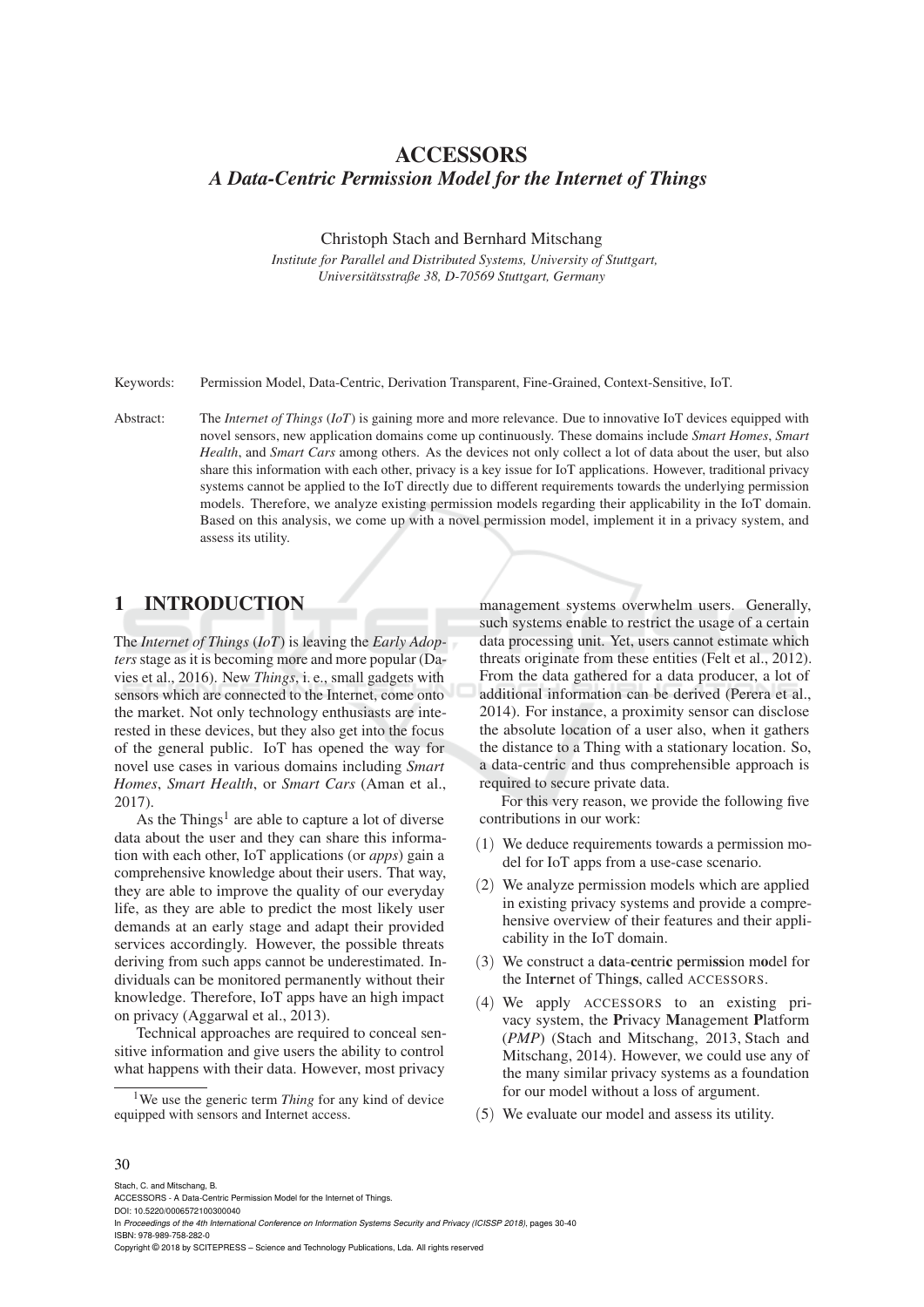The remainder of this paper is as follows: Section 2 introduces a real-world use-case scenario to illustrate the challenges for a permission model for IoT apps. Then, Section 3 postulates five key requirements for such a permission model. Section 4 discusses various existing permission models. Our model— ACCESSORS—is introduced in Section 5. Section 6 describes how to apply ACCESSORS to a privacy system. Finally, Section 7 assesses our approach before Section 8 concludes this work and gives a short outlook on future work.

## 2 USE-CASE SCENARIO

(Istepanian et al., 2011) describe how IoT technologies can be applied for non-invasive glucose level sensing and diabetes management. To that end, the patients' diabetes devices are linked via IPv6 connectivity to their healthcare provider to forward any measured data. Yet, patients do not know, which data exactly is forwarded, especially since such a device is able to gather various kinds of data. For instance, some devices also add location data to each glucose metering, since this information can be relevant for the diagnostic analysis (Knöll, 2010, Stach and Schlindwein, 2012, Stach, 2016). By combining the gathered data, further knowledge can be derived (e. g., a combination of blood sugar values and location data enables to draw inferences about the user's eating behavior as a rising blood sugar level shortly after walking past a candy shop indicates that the user has bought some sweets (Knöll, 2009)).

The number of available IoT health devices is considerable growing. Each new generation comes up with more sensors, offering a wider service spectrum than the preceding generation (Vashist et al., 2014). The accuracy of the sensors is also getting better and better (Kovatchev et al., 2004). However, not every IoT app requires such a high accuracy. Meaning that from a privacy perspective, the data quality should be downgraded in order to conceal some private information. While some of the data provided by such IoT devices are uncritical from a privacy point of view or so vital that the data is required all the time, other sensitive data is required only in case of an emergency. For instance, if a patient suffers an insulin shock, any available data should be sent to his or her physician in order to get the best medical attendance as possible.

In such a scenario a privacy system—or more specifically its permission model—has to meet several novel requirements in order to be effective (Sicari et al., 2015). For instance, a focus on data-centric protection goals is becoming essential (Agrawal et al., 2012), es-

pecially since the processed information is assembled from various sources which are not necessarily known to the user (Takabi et al., 2010). Furthermore, as permanently new devices with new kinds of sensors are rolled out, the permission model has to persist in such a fluctuating setting (Aggarwal et al., 2013).

## 3 REQUIREMENTS SPECIFICATION

As the foregoing scenario illustrates, there are special requirements towards a permission model for IoT apps which are detailed in the following.

[R1] Data-Centric Policy Rules. In order to be comprehensible and manageable for users, permissions have to refer to types of data (e. g., blood sugar level) instead of data providers (e. g., glucometer). While it is obviously that a glucometer meters the blood sugar level, some devices provide additionally location data. If policy rules are based on data providers, a user might allow a health app to use his or her glucometer without knowing that s/he also gave access to such non-medical data in the process. Moreover, the same type of data can be provided by several providers (e. g., the blood sugar level is provided by glucometers as well as *Apple Watches*). If a user wants to prohibit access to his or her health data, then this rule has to be applied to any possible provider.

[R2] Derivation Transparency. An IoT app has access to several sensors and thus various types of data. By combining these, additional data can be derived. A permission model has to be able to represent such coherences. For instance, if *A* can be derived from *B* and *C* and a user prohibits access to *A*, then an app must not be allowed to access *B* and *C* at the same time. This can be archived by describing what data can be derived from which sources. Then the user can assign permissions at data level and the privacy system has to apply corresponding rules to the associated sources.

[R3] Extendable Permission Model. The IoT is constantly evolving as new sensor technologies or communication standards arise. A static permission model, i. e., a model with a fixed set of protected entities, gets outdated very fast. Therefore, the model has to be dynamically extendable. In particular, all extensions have to be backward compatible, that is, by extending the model previous policy rules must not become invalid.

[R4] Fine-Grained Policy Rules. In order to enable a user to manage his or her data in a privacy-aware manner, s/he requires total control over information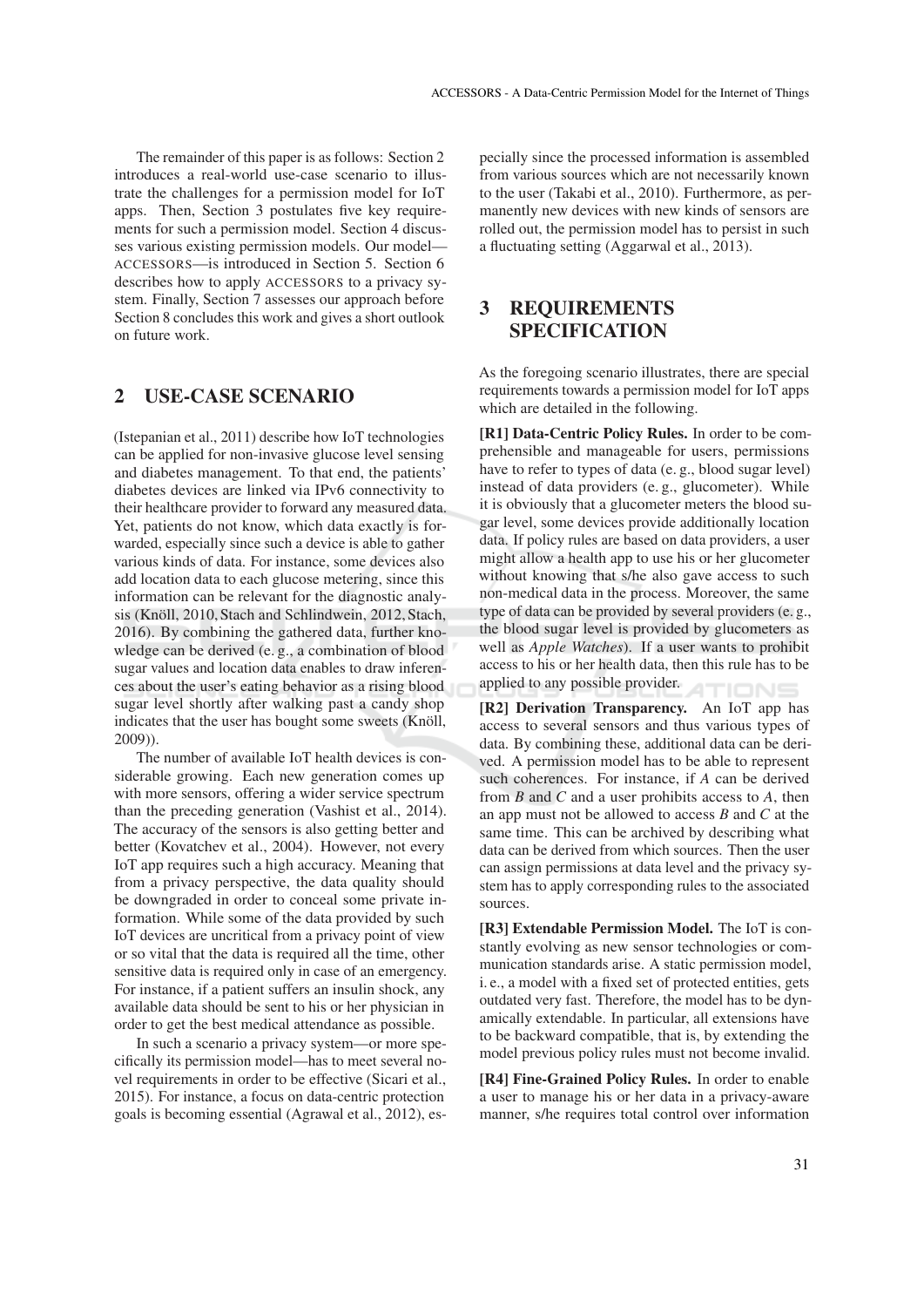

Figure 1: The Permission Model Applied in Android.

distribution and disclosure. That implies that the permission model has to support fine-grained policy rules in terms of two dimensions: On the one hand, the protected entities have to be fine-grained. For instance, Android provides a Bluetooth permission which controls any data that is provided by a device via a Bluetooth connection—such a permission specifies neither a type of data nor a sensor. As a consequence, users have to permit apps to use a Bluetooth headphone and a Bluetooth medical device at the same time via a single permission! On the other hand, a user has to have several choices how to constrain a certain permission. Most permission models allow Boolean decisions, only (grant or deny). However, a permission for location data also could restrict the accuracy of the data.

[R5] Context-Sensitive Policy Rules. Since IoT apps are often context-aware, that is, an app react on the situation it is currently used, also the policy rules should be context-sensitive. For instance, a medical app should have access to any kind of data in case of an emergency. Otherwise, more restrictive policy rules should be applied. We follow the context definition of (Dey, 2001), i. e., "any information that can be used to characterize the situation of an entity".

## 4 RELATED WORK

Based on these requirements, we analyze permission models which are currently used in the IoT context. As the IoT is a highly heterogeneous environment with various operating systems running on the Things, a lot of different privacy systems and thus permission models are being used which aggravates the privacy issues. Yet, there are several approaches to establish Android in the IoT, e. g., *Android Things* (Google Inc., 2017) or *RTAndroid* (Kalkov et al., 2012). So, we focus on Android-based privacy systems in our work. However, as any mobile platform applies a comparable permission-based privacy system, we loose no argument by doing so (Barrera et al., 2010).

In Android a quite simple permission model is applied (see Figure 1). Each Permission regulates either the usage of a system functions (e. g., adding entries to the calendar) or access to a sensor (e. g., the camera). An app which uses such a function or sensor has to request the appropriate permission. For



Figure 2: Classification of Android Permissions in Normal and Dangerous Ones, cf. (Wei et al., 2012).

each granted request a policy rule is created. Most permissions are automatically granted when an app is installed, while *dangerous* permissions have to be granted at runtime (Enck et al., 2009).

Whenever Google adds new permissions or relabels existing permissions, app developers have to add these permissions to their already released apps in order to keep them operative (Sellwood and Crampton, 2013). Yet, a single permission can cover several system functions or sensors, which makes it hard for a user to comprehend the permissions. This is aggravated by the fact that there are too many different permissions, even for noncritical operations (e. g., the usage of the vibration function) (Felt et al., 2012). That is why Google no longer informs the user about noncritical permissions, the so-called *normal* permission. However, Google classifies access to the Internet or the usage of Bluetooth device as safe operations (see Figure 2), although both can have a severe impact on the user's privacy. Thus, such a basic permission model is not applicable for the IoT.

(Sekar et al., 2012) introduce *Selective Permissions*. That is, any Android permission requested by an app is stored in a *Shadow Manifest* which can be modified at runtime. In this way, a user is able to withdraw certain permissions similar to the Android runtime permissions. Yet, the Selective Permissions have two advantages. On the one hand, a user can withdraw any permission and on the other hand a missing permission does not lead to a security exception. Instead a null value is returned to the app. However, this approach does not alter the Android permission model and therefore it does not fulfill any of the requirements postulated in Section 3 likewise.

*CRêPE* introduces a context-sensitive permission model (Conti et al., 2011). Each access to a data source, i. e., each permission request, can be linked to a spatio-temporal context. This context defines a condition under which the permission is granted. Yet, the rules are mapped to Android permissions and therefore, CRêPE has the same shortcomings as Android's permission model.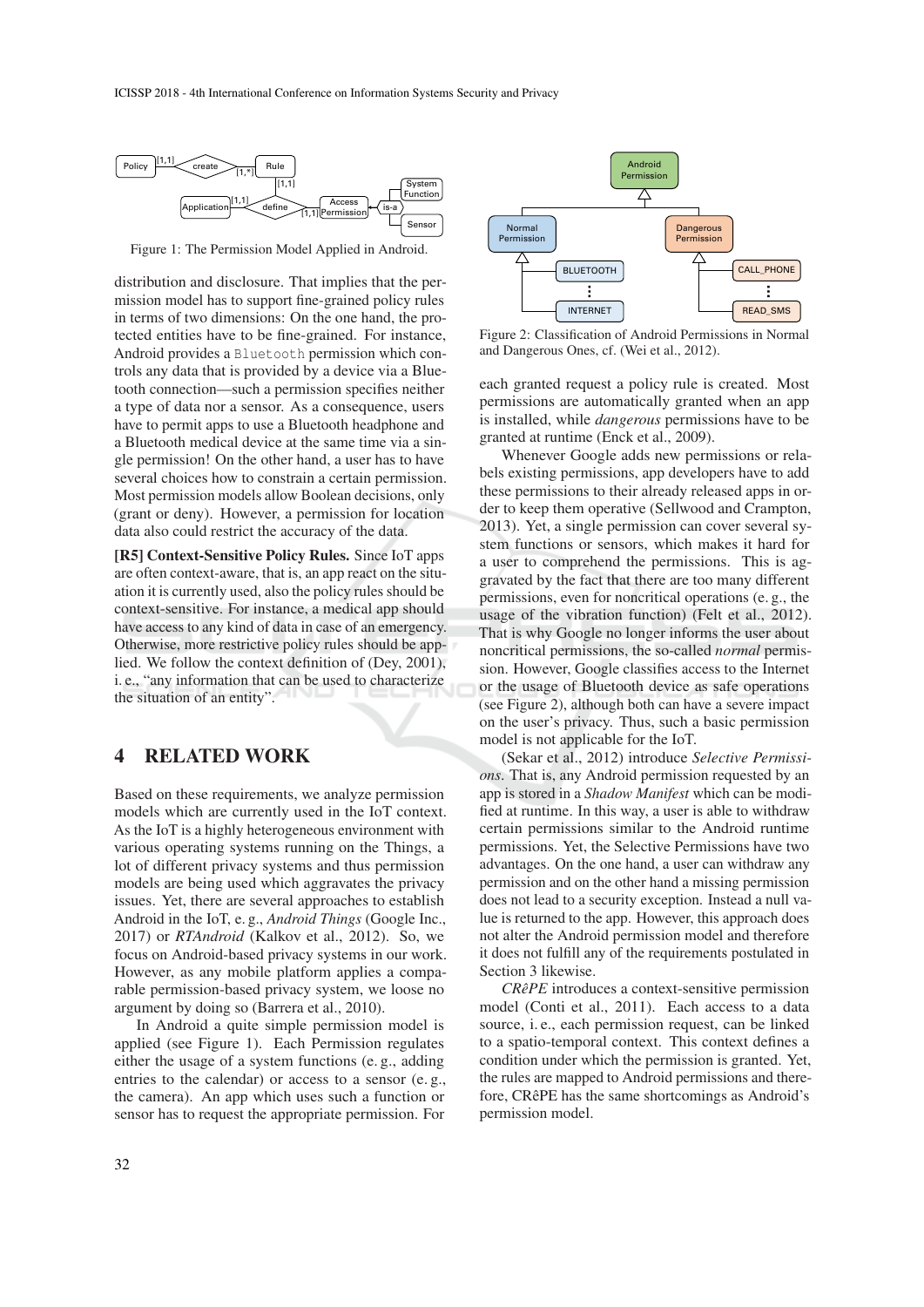*Apex* introduces an XML-based policy language in order to restrict the usage of Android permissions (Nauman et al., 2010). The user is able to define, e. g., how often a certain permission can be used or in which chronological order permissions can be granted. Aside from such constraints, the permission model allows no wide-ranging contextual constraints or finegrained permission settings. Also, the model is neither data-centric nor derivation transparent and it cannot be extended as it is based on Android permissions.

In *YAASE* a user defines what operations a certain app is allowed to perform on a resource, i. e., either a content or service provider (Russello et al., 2011). Data from these resources can be tagged, e. g., to differentiate between public and private data provided by the same resource. The user specifies whether only certain tags are accessible for an app. Moreover, s/he can define operations which have to be performed before the data is forwarded to an app, e. g., a filer operation to remove sensitive data. That way, YAASE is able to specify very fine-grained policy rules. However, these rules are not data-centric, derivation transparent, or context-sensitive. Furthermore, the expandability of the model is restricted to specified operations.

*Sorbet* mainly focuses on undesired information flows between apps (Fragkaki et al., 2012). To this end, the underlying permission model allows to specify information-flow constraints in order to prevent privilege escalation. That way, Sorbet supports some kind of context-sensitivity. In addition, the resources protected by the permissions can be any kind of component (e. g., services or content providers). So, the permission model is extendable. Moreover, the model allows to specify constraints that limit the usage of certain permissions, e. g., by adding a lifespan to it. This results in fine-grained policy rules even though Sorbet still deals with Boolean decisions. Also, Sorbet neither supports data-centric nor derivation transparent policy rules.

*RetroSkeleton* is an app rewriting system capable of replacing method calls with arbitrary code fragments (Davis et al., 2012, Davis and Chen, 2013). Its policy consists of Clojure replacement commands. The user is able to postulate derivation transparent, finegrained, and context-sensitive policy rules—provided that s/he has the required programming skills. Since the model itself is generic and does not map to predefined permissions, it is extendable. Yet, as it only replaces method calls, the model is not tailored to data-centric permissions.

*Constroid*, which is based on the *UCONABC* model (Park and Sandhu, 2004), provides subjects (e. g., processes) with rights to operate on data items (e. g., all business contacts) (Schreckling et al., 2012). The

data items can be associated with attributes (e. g., contacts without a private phone number) to restrict the access rights. Since the access rights are related to data only, the considered operations are restricted to create, read, update, and delete. Optional conditions specify whether a rule is applicable under a certain context. Yet, the model is not extendable and does not support derivation transparent policy rules.

*SPoX* is a security policy specification language (Hamlen and Jones, 2008). SPoX rules define a state machine that accepts any sequences of commands that comply with the security policy. (Backes et al., 2013) apply this language in their privacy system called *AppGuard*. So, the user is able to formulate fine-grained policy rules, e. g., by limiting network access to a certain address. As any command can be restricted by policy rules, AppGuard's permission model is extendable. That way, even novel data sources are supported by AppGuard out of the box. By chaining several rules, the user is able to model some kind of derivation transparency. Also the context in which a certain command is executed can be restricted (Backes et al., 2014). However, these restrictions only refer to the command sequence and not to the user's context. Moreover, the privacy model is not data-centric.

(Scoccia et al., 2017) introduce flexible permissions for Android which are called *AFP*. In AFP the permissions are bound to features of an app. That is, an app is only allowed to request a permission in order to perform a certain task. Moreover, AFP enables users to assign fine-grained permissions, e. g., by granting only access to selected contacts instead of the whole contact list. Since AFP defines its own permissions, the model is extendable. Yet, the policy rules are neither data-centric nor derivation transparent.

*DroidForce* introduces data-centric policy rules (Rasthofer et al., 2014). *OSL* (Hilty et al., 2007) is used to specify the rules. In this way, temporal conditions as well as cardinality and time constraints can be added to each permission. Therefore both, fine-grained and context-sensitive policy rules are supported. The key feature of DroidForce is its focus on data-centric permissions. That is, the permissions are mapped to data domains (e. g., location data or contacts data) rather than system sensor functions. However, coherences between protected data sources cannot be modeled and the applied model is not extendable.

The *Privacy Management Platform* (*PMP*) (Stach and Mitschang, 2014) applies the *Privacy Policy Model* (*PPM*) (Stach and Mitschang, 2013) (see Figure 3). The PPM is extendable and enables fine-grained and context-sensitive policy rules. It splits apps into selfcontained *Service Features*. In this way, permissions are not granted to apps, but directly to the respective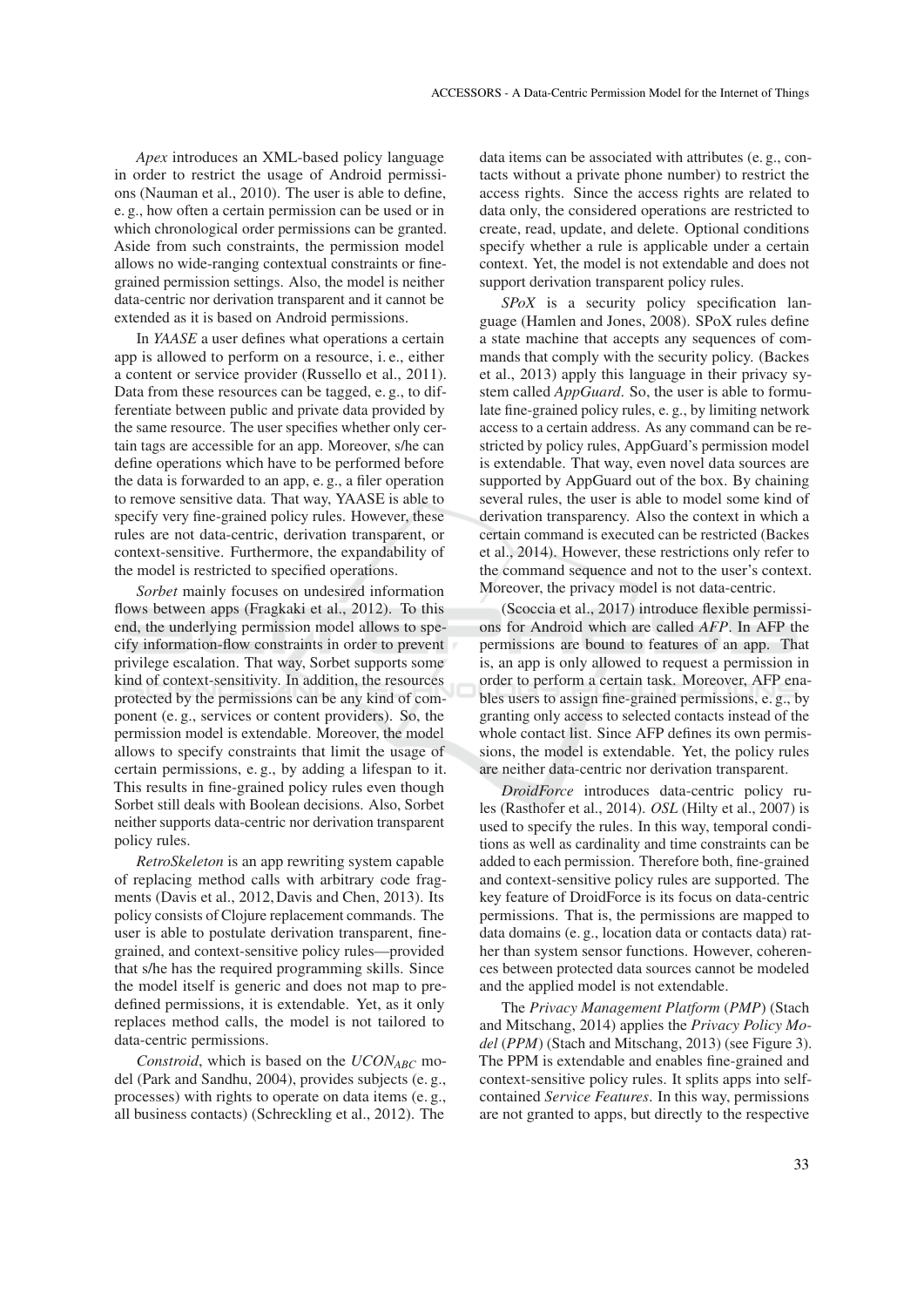

Figure 3: The Privacy Policy Model (PPM).

Service Features. The permissions get an earmarking for a certain purpose and the user can (de-)activate these features according to his or her needs. Access to data sources or sinks is provided via so-called *Resources*. Related Resources can be pooled in a *Resource Group* (e. g., GPS and WiFi positioning are part of a location Resource Group). For each Resource, a user can define individual *Privacy Settings* (e. g., to reduce the accuracy of location data for a certain Service Feature). The data from the Resources is also used to add contextual constraints to each privacy rule to define its scope of application. So, the PPM already meets most of the requirements towards a permission model for the IoT. Yet, it does not support data-centric policy rules and therefore overstrains the user in such a heterogeneous environment. This flaw gets obvious in the following *Smart Health* example:

If a user keeps an electronic health diary via a *Smart Health* app for his or her Smartphone. However, s/he only wants to track his or her fitness progress including heart rate (pulse meter), activities (accelerometer and orientation sensor), and training locations (GPS). Additionally, s/he wants to use the camera for a visual documentation of his or her training progress. For instance, a insurance company provide a special tariff rate for users of this app which rewards a healthy lifestyle.

Hence, a user might not want to share any data that could indicate an illness such a the body temperature with the app as this could lead to a higher insurance rate. In the PPM, the user is therefore able to prohibit this app to access a Bluetooth medical thermometer for the purpose of measuring the body temperature. The thermometer then is represented as a Resource and the measuring is represented as a Service Feature.

However, if we assume that the Smartphone is equipped with a thermographic camera, the user has to be aware of this feature. If s/he does not consider that, such a camera is also able to reveal his or her body temperature. To prevent this s/he has to define an additional Privacy Rule in the PPM for the measuring Service Feature which prohibits the access of the camera Resource. For any data source s/he has to reflect which knowledge can be derived from its data.

In theory, the PPM is indeed able to secure sensitive data also for IoT apps. However, with an increasing number of different sensors, it is almost impossible for a user to keep track of all the possible data leaks due to the Resource-centric Policy Rules of the PPM. Nevertheless, the PPM is a sound foundation for ACCESSORS which introduces a data-centric perspective.

### 5 THE ACCESSORS MODEL

As shown in the previous section, the PPM is wellsuited for Smartphone apps with a manageable amount of sensors involved. In an IoT scenario with lots of different sensors, another approach is required since humans tend to think in a data-centric way. That is, a user knows which data s/he wants to keep secret and s/he does not want to bother about which sensor or data source could reveal this type of data. For instance, if a user wants to prohibit that an app has access to his or her body temperature, this should be represented via a single rule instead of one rule per data source which holds this information. To this end, a permission model has to be able to map data producers to the type of data which is provided by them. In this way, a user can select which type of data should be available to an app (e. g., body temperature) and the model unfolds which data sources have to be considered (e. g., medical thermometer and thermographic camera). Our approach of a data-centric permission model for the Internet of Things—or short ACCESSORS—is shown in Figure 4. In the following, we detail its key components and elaborate on how they contribute to meet the five requirements.

Rule Core. Similar to the PPM, an ACCESSORS policy rule basically consists of three parts: an *access pur*pose, a permission to *access* a data processing unit<sup>2</sup>, and a *constraint*. These triples compose the *rule core*. Optionally, each policy rule can be linked to a *context* under which it is activated (see Paragraph Context Abstraction).

User Abstraction. Any *inquiring entity*—i. e., an *app*, a *Smart Thing*, or even a *user*—is able to specify one or multiple access purposes that require access to a protected type of data. An access purpose is a code fragment within an app that carries out a single task. For instance, such an access purpose in the use-case scenario described in Section 2 could be the graphical representation of metering locations on a map. That

<sup>2</sup>A data processing unit is either a *data producer* or a *data consumer* (see Paragraph Data Abstraction).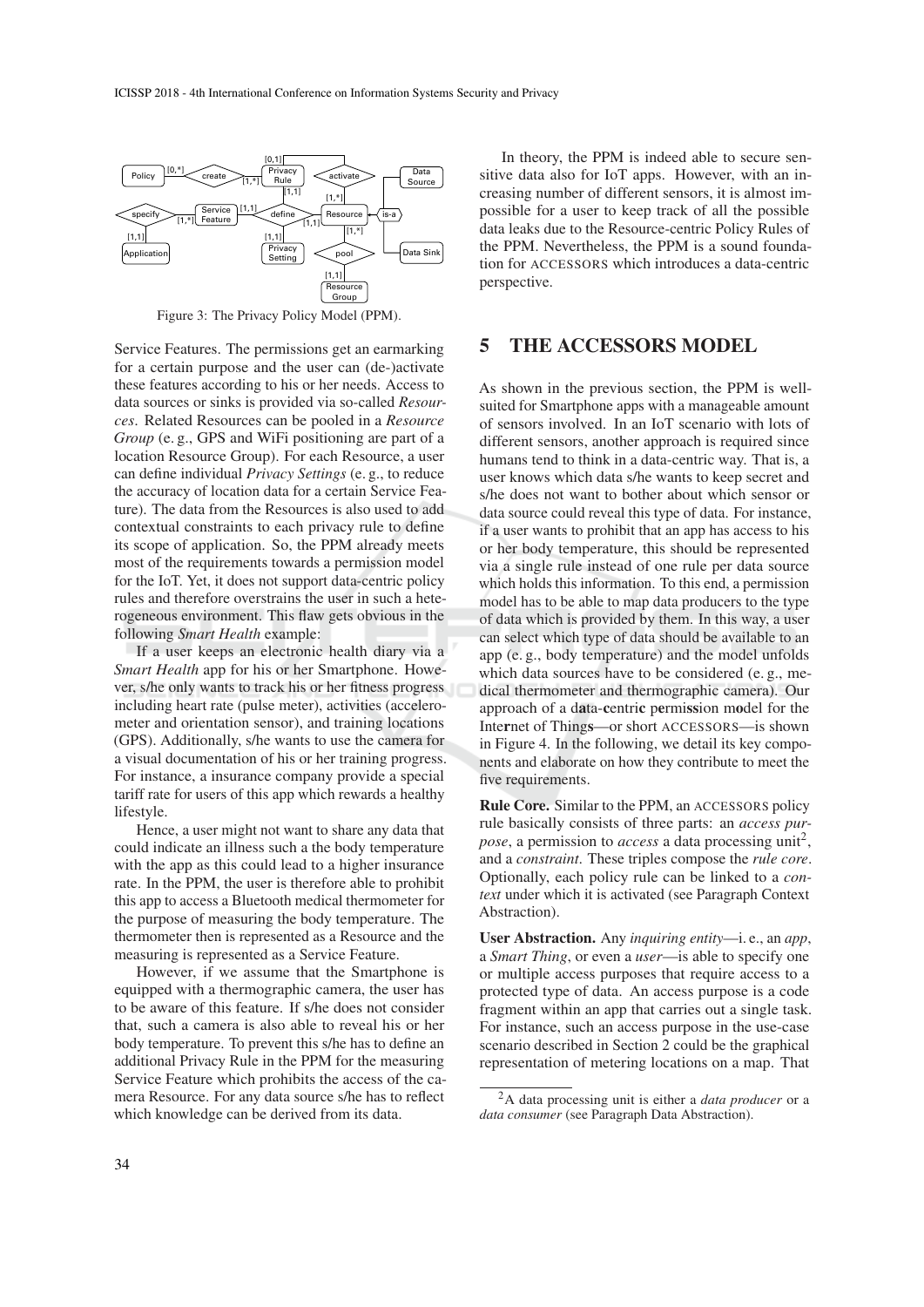

Figure 4: ACCESSORS — The Data-Centric Permission Model for the Internet of Things.

way, permissions are not linked to an app but to a certain access purpose. As a consequence, a user can decide, which access purposes are justified for a certain type of app and whether s/he wants to execute the associated code fragment when it requires the specified access permissions. Analogous to the PPM, nonessential app features can be skipped to reduce the amount of required private data. The *user abstraction* assures that further types of *Smart Things* can be added on demand.

Data Abstraction. The *data abstraction* facilitates to link permissions to both, *data producers* as well as *data consumers*. However, the focus for both units is on the type of data that is produced or consumed. That is, an inquiring entity has to specify which data it needs access to such as location data or health data instead of a concrete data processing unit such as GPS or a glucometer.

Data Sink Abstraction. Each data consumer is associated with several *data sinks* such as *apps* or *services*, *data storages*, or even other *Smart Things*. In other words, the user can specify policy rules how data can be preprocessed for an app. For instance, s/he could allow an app to use a service which stores health data for long-term monitoring of a particular health condition.

Data Source Abstraction. Each data producer is associated with a certain type of *information*. An information is any aspect that can be derived from raw data. That is, it can be the raw data itself (e. g., a single blood sugar value) or any kind of higher order data gained by combining several sources (e. g., a health record containing data from various metering devices).

For each type of data diverse *data sources* can be specified in the ACCESSORS model. A data source does not have to be a *sensor* necessarily, but also *apps*, *data storages*, and *Smart Things* are qualified as data sources. In this way, complex coherences can be modeled (e. g., the information "activity" can be derived either by a combination of data from an accelerometer and a position sensor or directly by a readout from a fitness tracker). Due to the *data sink abstraction* and *data source abstraction*, the policy rules remain completely detached from a concrete technology. The rules are automatically adapted to the available data sources and sinks.

Context Abstraction. Optionally, an activation context can be attached to each policy rule. This context describes under which conditions a rule has to be enforced by a privacy system. The context is described in accordance with (Dey, 2001) as a *spatio-temporal* condition (e. g., a rule should only be applied during working hours) or as a higher order *situation* (e. g., a rule is only valid in case of a medical emergency). Higher order situations can be modeled as a combination of values from data producers.

Constraint Abstraction. For each policy rule various constraints can be defined. The most basic one is a Boolean constraint to grant or deny to process a certain type of data<sup>3</sup>. Depending on the type of data, ACCESSORS supports three additional constraint types: integer constraints, enumeration constraint, and string constraints. Integer constraints can be used to define

<sup>&</sup>lt;sup>3</sup>If the access permission is denied, the particular code fragment is skipped in the app.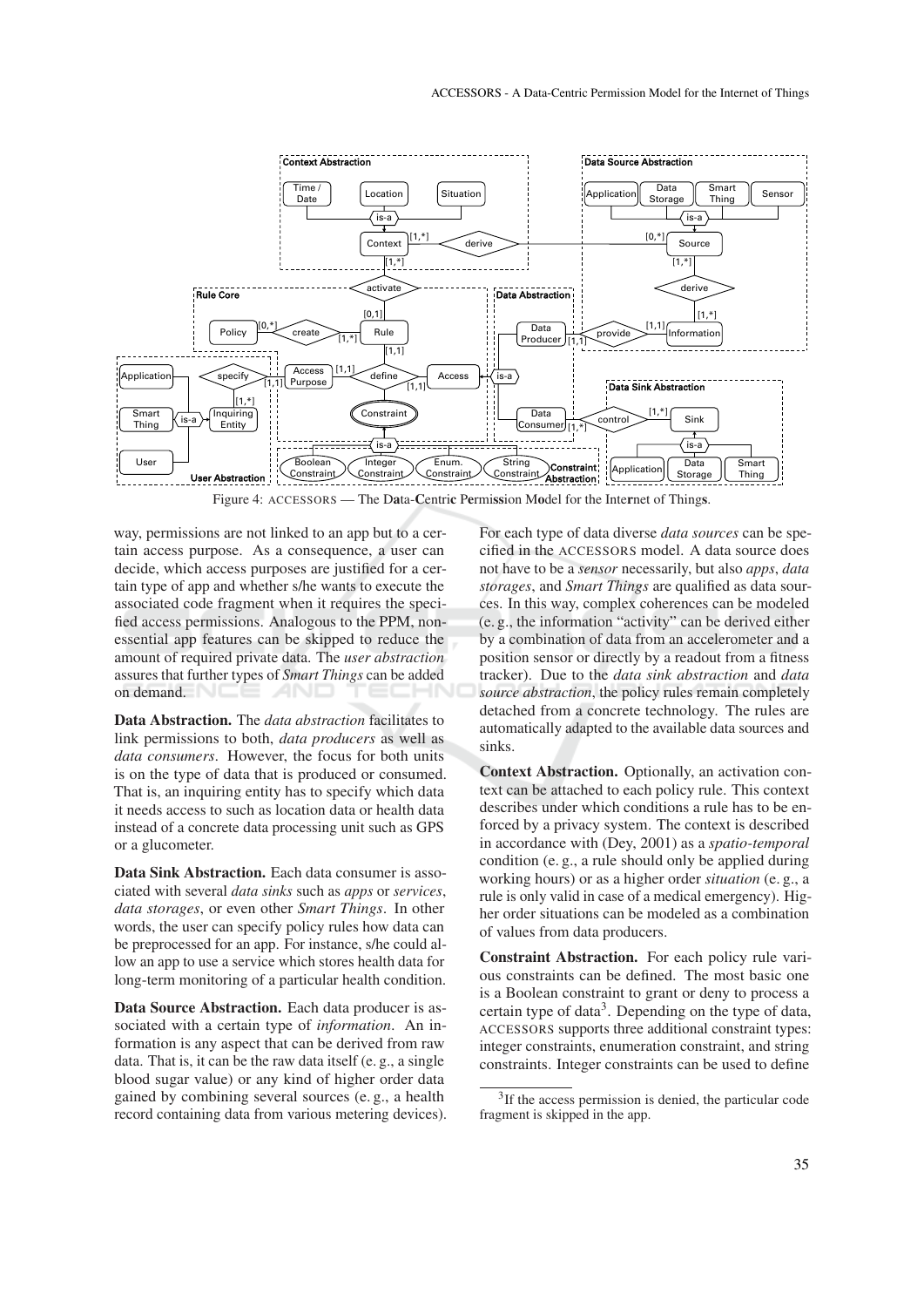an upper or lower boundary. For instance, a maximum accuracy for a certain type of data such as location data can be specified in this manner. An enumeration constraint defines several valid setting options. For instance, for health records there could be settings granting access only to domain-specific record sections such as pulmonary data or cardiac data. Finally, string constraints enable users to enter textual conditions. For instance, a user can declare a MAC address of a Thing with which s/he wants to share his or her health data. Thereby it is ensured that health data is sent to the specified destination address, only.

All in all, ACCESSORS supports data-centric policy rules as the focus of the permission is on types of data instead of concrete data processing units. Since data producers provide higher order information which can be composed of data from several sources, ACCES-SORS is able to model relations between various types of data. As the policy rules interrelate access purposes, access permissions, constraints, and contexts, only, they are independent from concrete inquiring entities or data producers and data consumers, respectively. This means in effect that ACCESSORS has two types of extensibility due to its abstraction layers. On the one hand it can be broadened (e. g., by adding new Things) and on the other hand it can be deepened (e. g., by adding new coherences between data sources if new methods to derive a certain kind of information from raw data are discovered). Policy rules modeled with ACCESSORS are very fine-grained. On the one hand, the multi-valued constraints allow a highly precise vernier adjustment of the permission rights. On the other hand, since the permissions are bound to a certain access purpose and need not be granted to an app in general, the user is able to tailor the privacy policy entirely towards his or her needs. Lastly, each policy rule can be enriched by an activation context. This context is highly generic, since it can be composed of any data currently available.

When comparing the PPM (see Figure 3) with ACCESSORS (see Figure 4), it is obvious that the two models have several common components. The rule core of ACCESSORS is almost equivalent to the PPM. However, ACCESSORS has two significant advantages: a) ACCESSORS introduces abstraction layers for users, data, data sinks, data sources, contexts, and constraints. b) ACCESSORS considers a different protection goal. While the PPM is designed for Smartphones and therefore considers only apps as potential attackers and sensors or system functions as feasible targets (labeled as Resources), ACCESSORS is entirely designed for the IoT. On that account, not only the potential attackers are interpreted in a wider sense—any kind of inquiring entity is considered as an attacker, including apps, *Smart Things*, and users—but also the targets which are protected by ACCESSORS have a different focus. The targets are geared to types of data instead of data sinks or sources.

Nevertheless, it seems natural to map policy rules defined in ACCESSORS to PPM rules, due to the similarity of the two models, as the PPM is already applied to existing privacy systems such as the PMP. In this way, we can exploit this infrastructure in order to enforce ACCESSORS policy rules. We describe a mapping of ACCESSORS policy rules to PPM rules in the following section.

## 6 APPLICATION OF ACCESSORS IN THE PMP

From a modeling point of view, the fine-grained structure of ACCESSORS with its highly branched abstraction layers is necessary in order to gain a high expressiveness of the policy rules. However, from a implementation point of view, the number of utilized components should be kept low in order to reduce complexity. On that account, a mapping of the detailed ACCESSORS policy rules to similar PPM rules, is also recommended.

To that end, it is necessary to convert the access purposes specified by inquiring entities in ACCESSORS to Service Features. However, a Service Feature also defines certain permissions which are required in order to execute a particular code fragment. The focus on a broader range of possible attackers in ACCESSORS is not contradictory to the Service Features and a one-toone mapping is possible without any further ado.

That is why the transition of data-centric targets modeled in ACCESSORS into PPM Resources poses the biggest problem for the mapping. In particular this implies that all Resources have to be replaced by new data-centric components. Nevertheless, ACCES-SORS can be applied to the PMP, due to its modular architecture. In the PMP, each Resource Group is implemented as an independent functional unit which can be installed individually. Moreover, additional Resources can be added to a Resource Group at any point of time (Stach, 2013). Therefore, existing Resources can be replaced by new data-centric ones in order to apply ACCESSORS to the PMP.

Figure 5a depicts the model of a Resource Group for Smart Watches. The Resource Group defines a common interface for all of its Resources. An arbitrary Resource, which provides the required functionality, can be plugged into the the Resource Group at runtime. That is, the Resources are concrete implementation artifacts of the interface for a given hardware (e. g., an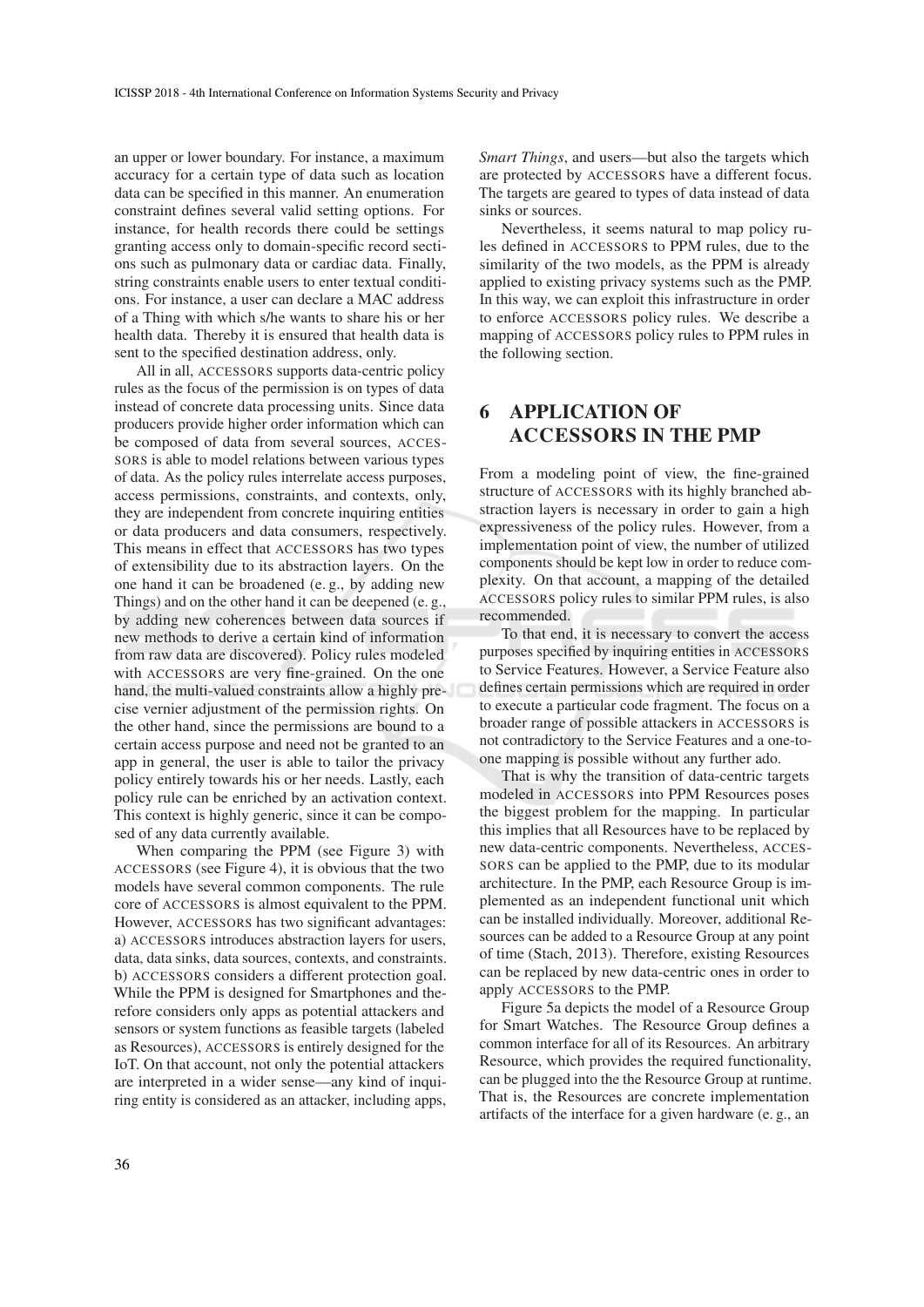

Figure 5: Mapping of ACCESSORS Rules to PMP Resource Groups.

(b) Application of ACCESSORS in the PMP

Apple Watch or a Moto 360). The Resource Group also defines feasible Privacy Settings, i. e., how the user is able to restrict access to a particular Resource.

Figure 5b illustrates how this model has to be adapted in order to make the PMP compatible to ACCES-SORS privacy rules. In the first instance, the hardwareor service-based focus of the Resource Groups has to be shifted to a data-centric one. The Resource Group given in the example deals with any kind of healthrelated data. This data can be provided by legit health devices such as a glucometer or by novel Things such as a Smart Watch. Moreover, this Resource Group also deals with data consumers of health data such as analytics libraries. In order to be able to plug in all of these data processing units, the Resource Group's interface has to be broadened accordingly.

The PPM Resource Groups provide only a single plug for one Resource at a time. To support derivation transparency, i. e., to be able to model data which is assembled from various sources, the ACCESSORS Resource Groups need multiple plugs. For instance, it is possible to deduce the blood sugar level considerably accurate by monitoring the activities of a user and his or her eating behavior (Zeevi et al., 2015). So, the Resource Group for health data has to be able to plug in a Resource capturing physical activities and a Resource gathering nutrition data, simultaneously. Furthermore, each Resource can be associated with multiple Resource Groups. For instance, a Smart Watch providing both, location and health data belongs to a location Resource Group as well as a health data Resource Group. The Privacy Settings for the new data-centric Resource Groups are carried over from the PPM's Resources that are pooled in the respective Resource Group.

That way, ACCESSORS can be mapped to the PPM. PPM rules are executable on the PMP and similar privacy systems. As the PMP runs on Android and Android is becoming increasingly pertinent to the IoT, such an implementation constitutes a serviceable privacy system for the IoT.

| Table 1: Comparison of Current Permission Models. |  |
|---------------------------------------------------|--|
|---------------------------------------------------|--|

| <b>Approach</b>          | $\mathbf{R}1$            | R <sub>2</sub>   | R <sub>3</sub>                       | R <sub>4</sub>                         | R <sub>5</sub>  |
|--------------------------|--------------------------|------------------|--------------------------------------|----------------------------------------|-----------------|
| Android                  | X                        | X                | $(\checkmark)$                       | Х                                      | X               |
| Selective<br>Permissions | X                        | X                | X                                    | X                                      | X               |
| <b>CRêPE</b>             | X                        | X                | X                                    | X                                      |                 |
| Apex                     | X                        | X                | X                                    | $(\checkmark)$                         | $(\mathcal{N})$ |
| YAASE                    | X                        | X                | $(\checkmark)$                       | J                                      | X               |
| Sorbet                   | Х                        | Х                | ✓                                    | $\left(\boldsymbol{\checkmark}\right)$ | $(\checkmark)$  |
| Retro-<br>Skeleton       | X                        | $(\checkmark)$   | J                                    | $(\checkmark)$                         | $(\checkmark)$  |
| Constroid                | $\overline{\mathscr{S}}$ | $\boldsymbol{x}$ | $\mathbf{x}$<br>$\blacktriangleleft$ | $\overline{(\checkmark)}$              |                 |
| AppGuard                 | X                        | $(\checkmark)$   | ✓                                    | ✓                                      | $(\mathcal{N})$ |
| <b>AFP</b>               | X                        | X                | ✓                                    |                                        |                 |
| <b>DroidForce</b>        |                          | X                | X                                    |                                        |                 |
| <b>PMP</b>               | X                        | ✓                |                                      |                                        |                 |
| <b>ACCESSORS</b>         | J                        |                  |                                      |                                        |                 |

## 7 DISCUSSION

ACCESSORS is outright data-centric since all of its protected entities (data producers as well as data consumers) are related to a certain type of data (e. g., health data). Apps request access to such data without having to specify which sensor or system function provides this data. That way, ACCESSORS enables also derivation transparency. Each protected data object can originate from various sources. Additionally, multiple sources can be combined in order to derive a certain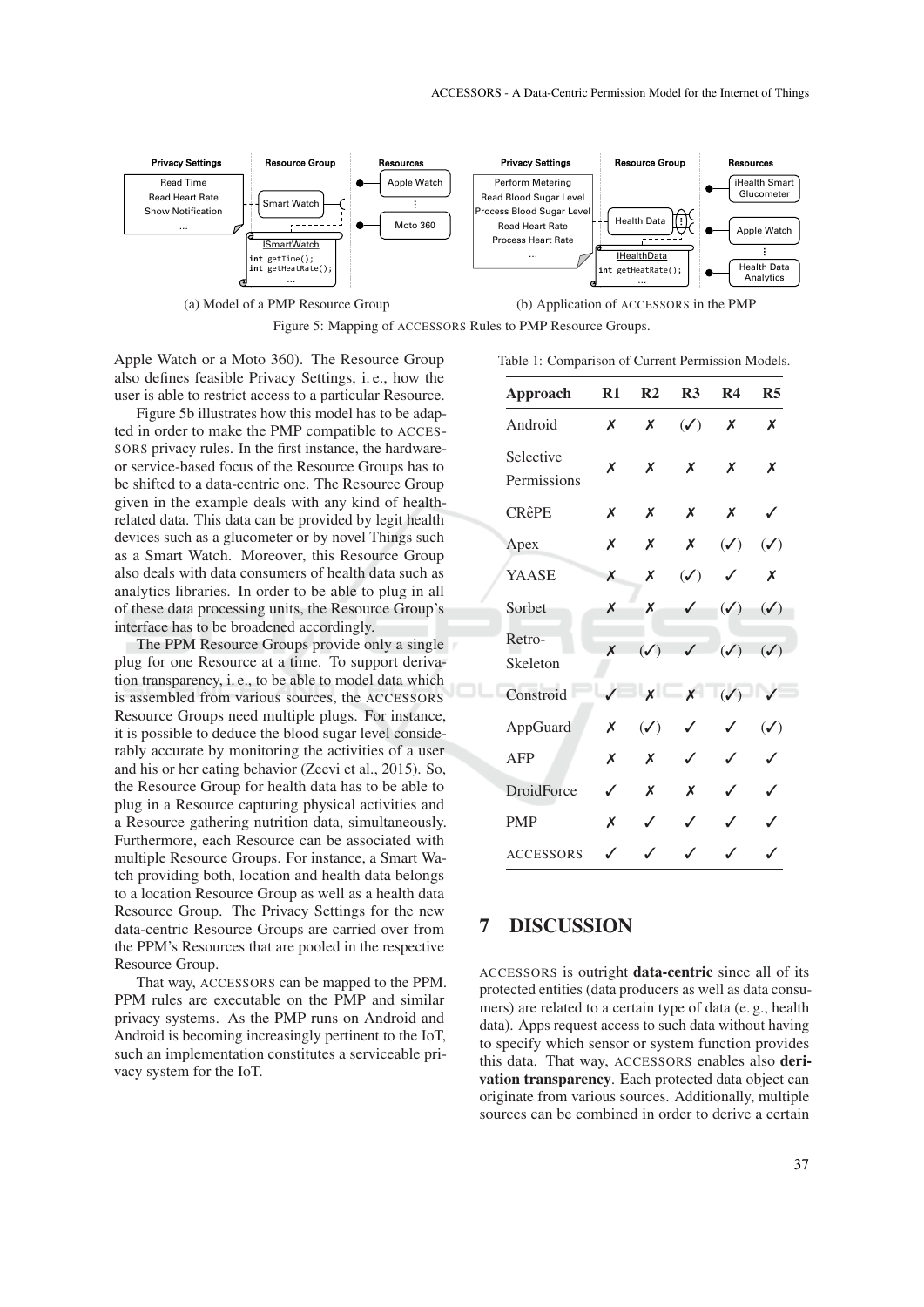type of data (e. g., the activity of a user can be derived from an accelerometer in combination with a position sensor). ACCESSORS enables to model a single data source as the producer of highly diverse data, e. g., an Apple Watch can produce location data as well as health data. The ACCESSORS model is extendable. On the one hand, additional data sources and sinks can be added at runtime in order to react on forthcoming hardware. For instance, the Apple Watch is able to meter the blood sugar level after a glucometer upgrade. On the other hand, our model supports various types of entities. An inquiring entity can be mapped to an app, a *Smart Thing*, or a user. That way, ACCESSORS is not committed to a fixed entity type. In the IoT context where new Things arise frequently, such an extensibility is essential. Moreover, ACCES-SORS is fine-grained and context-sensitive. That is, multi-valued constraints as well as spatio-temporal or situation-based conditions can be added to each policy rule.

Table 1 summarizes the key characteristics of the permission models analyzed in the work at hand (see Section 4). Moreover, it provides a comparison of ACCESSORS with these approaches. The examined characteristics correspond to the postulated requirements in Section 3, namely [R1] data-centric policy rules, [R2] derivation transparency, [R3] extendable permission model, [R4] fine-grained policy rules, and [R5] context-sensitive policy rules. Due to the comprehensive abstraction approach covering users, data, data sinks, data sources, contexts, and constraints ACCES-SORS is able to meet all requirements towards a permission model for the IoT.

## 8 CONCLUSION

The IoT is becoming more and more popular. Interconnected devices with novel sensors come onto the market. As a consequence, innovative apps from highly diverse domains including *Smart Homes* and *Smart Health* are developed. Such apps gather a lot of data about their users and derive further information from this data. While these apps are able to improve the quality of our everyday life, they also pose a threat to user privacy. Therefore, technical approaches are required to give users full control over their data.

For this reason, we postulate a requirements specification towards permission models for the IoT. Based on these requirements, we provide a comprehensive overview and assessment of currently existing permission models. Since none of these permission models is appropriate for IoT apps, we introduce a data-centric permission model for the Internet of Things called

ACCESSORS. We describe how privacy demands towards IoT apps can be modeled in ACCESSORS. For the implementation of ACCESSORS, we provide a mapping of the ACCESSORS policy rules to an existing permission model, the Privacy Policy Model (*PPM*). We chose the PPM since it already fulfills a lot of requirements towards a permission model for the IoT. In this way, ACCESSORS policy rules can be applied in an actual privacy system, such as the Privacy Management Platform (*PMP*). An assessment demonstrates the utility of our approach.

Since many IoT apps fall back on online services for data processing (e. g., (Steimle et al., 2017)), future work has to investigate, how ACCESSORS-based policy rules can be applied to a privacy mechanism for stream processing systems. Therefore, this research is carried on in the *PATRON* research project<sup>4</sup>. The focus of *PATRON* is on complex event processing in distributed systems and how ACCESSORS-like policy rules can be applied in such a system (Stach et al., 2017).

## ACKNOWLEDGEMENTS

This paper is part of the PATRON research project which is commissioned by the Baden-Wrttemberg Stiftung gGmbH. The authors would like to thank the BW-Stiftung for the funding of this research.

# REFERENCES

- Aggarwal, C. C., Ashish, N., and Sheth, A. (2013). *The Internet of Things: A Survey from the Data-Centric Perspective*, chapter 12, pages 383–428. Springer.
- Agrawal, D., El Abbadi, A., and Wang, S. (2012). Secure and Privacy-preserving Data Services in the Cloud: A Data Centric View. *Proceedings of the VLDB Endowment*, 5(12):2028–2029.
- Aman, M. N., Chua, K. C., and Sikdar, B. (2017). Secure Data Provenance for the Internet of Things. In *Proceedings of the 3rd ACM International Workshop on IoT Privacy, Trust, and Security*, IoTPTS '17, pages 11–14.
- Backes, M., Gerling, S., Hammer, C., Maffei, M., and Styp-Rekowsky, P. (2014). *AppGuard – Fine-Grained Policy Enforcement for Untrusted Android Applications*, pages 213–231. Springer.
- Backes, M., Gerling, S., Hammer, C., Maffei, M., and von Styp-Rekowsky, P. (2013). AppGuard: Enforcing User Requirements on Android Apps. In *Proceedings of the 19th International Conference on Tools and Algorithms for the Construction and Analysis of Systems*, TACAS '13, pages 543–548.

<sup>4</sup> see http://patronresearch.de/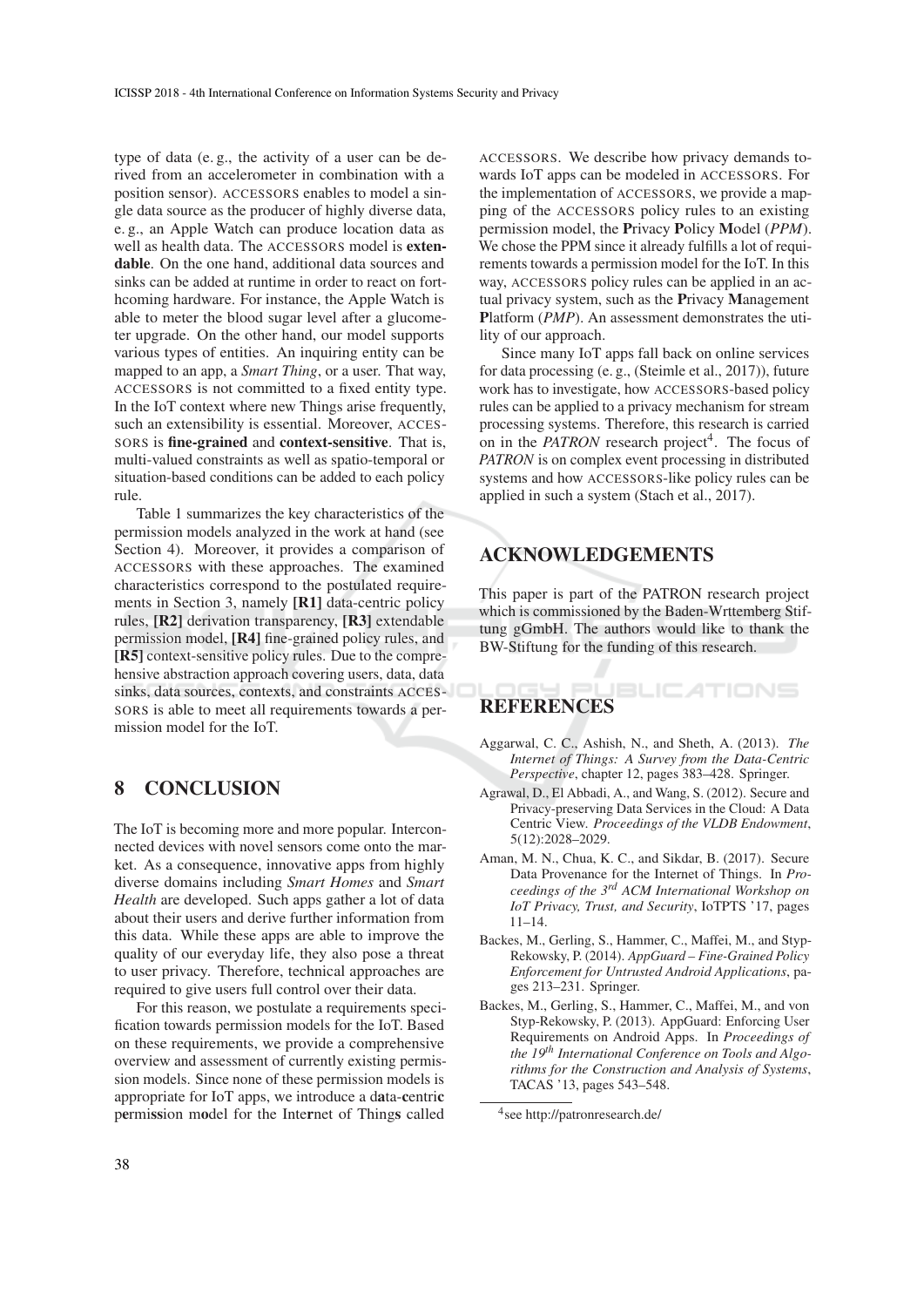- Barrera, D., Kayacik, H. G., van Oorschot, P. C., and Somayaji, A. (2010). A Methodology for Empirical Analysis of Permission-based Security Models and Its Application to Android. In *Proceedings of the 17th ACM Conference on Computer and Communications Security*, CCS '10, pages 73–84.
- Conti, M., Nguyen, V. T. N., and Crispo, B. (2011). *CRePE: ˆ Context-related Policy Enforcement for Android*, pages 331–345. Springer.
- Davies, N., Taft, N., Satyanarayanan, M., Clinch, S., and Amos, B. (2016). Privacy Mediators: Helping IoT Cross the Chasm. In *Proceedings of the 17th International Workshop on Mobile Computing Systems and Applications*, HotMobile '16, pages 39–44.
- Davis, B. and Chen, H. (2013). RetroSkeleton: Retrofitting Android Apps. In *Proceeding of the 11th Annual International Conference on Mobile Systems, Applications, and Services*, MobiSys '13, pages 181–192.
- Davis, B., Sanders, B., Khodaverdian, A., and Chen, H. (2012). I-ARM-Droid: A Rewriting Framework for In-App Reference Monitors for Android Applications. In *Proceedings of the 2012 IEEE Conference on Mobile Security Technologies*, MoST '12, pages 28:1–28:9.
- Dey, A. K. (2001). Understanding and Using Context. *Personal and Ubiquitous Computing*, 5(1):4–7.
- Enck, W., Ongtang, M., and McDaniel, P. (2009). Understanding Android Security. *IEEE Security and Privacy*, 7(1):50–57.
- Felt, A. P., Ha, E., Egelman, S., Haney, A., Chin, E., and Wagner, D. (2012). Android Permissions: User Attention, Comprehension, and Behavior. In *Proceedings of the Eighth Symposium on Usable Privacy and Security*, SOUPS '12, pages 3:1–3:14.
- Fragkaki, E., Bauer, L., Jia, L., and Swasey, D. (2012). *Modeling and Enhancing Android's Permission System*, pages 1–18. Springer.
- Google Inc. (2017). Android Things. https://developer.android.com/things.
- Hamlen, K. W. and Jones, M. (2008). Aspect-oriented Inlined Reference Monitors. In *Proceedings of the Third ACM SIGPLAN Workshop on Programming Languages and Analysis for Security*, PLAS '08, pages 11–20.
- Hilty, M., Pretschner, A., Basin, D., Schaefer, C., and Walter, T. (2007). *A Policy Language for Distributed Usage Control*, pages 531–546. Springer.
- Istepanian, R. S. H., Hu, S., Philip, N., and Sungoor, A. (2011). The Potential of Internet of m-health Things "m-IoT" for Non-Invasive Glucose Level Sensing. In *Proceedings of the 2011 Annual International Conference of the IEEE Engineering in Medicine and Biology Society*, EMBS '11, pages 5264–5266.
- Kalkov, I., Franke, D., Schommer, J. F., and Kowalewski, S. (2012). A Real-time Extension to the Android Platform. In *Proceedings of the 10th International Workshop on Java Technologies for Real-time and Embedded Systems*, JTRES '12, pages 105–114.
- Knöll, M. (2009). *Diabetes City: How Urban Game Design Strategies Can Help Diabetics*, pages 200–204. Springer.
- Knöll, M. (2010). "On the Top of High Towers ..." Discussing Locations in a Mobile Health Game for Diabetics. In *Proceedings of the 2010 IADIS International Conference Game and Entertainment Technologies*, MCCSIS '10, pages 61–68.
- Kovatchev, B. P., Gonder-Frederick, L. A., Cox, D. J., and Clarke, W. L. (2004). Evaluating the Accuracy of Continuous Glucose-Monitoring Sensors. *Diabetes Care*, 27(8):1922–1928.
- Nauman, M., Khan, S., and Zhang, X. (2010). Apex: Extending Android Permission Model and Enforcement with User-defined Runtime Constraints. In *Proceedings of the 5th ACM Symposium on Information, Computer and Communications Security*, ASIACCS '10, pages 328–332.
- Park, J. and Sandhu, R. (2004). The UCONABC Usage Control Model. *ACM Transactions on Information and System Security*, 7(1):128–174.
- Perera, C., Zaslavsky, A., and Christen, P. (2014). Context Aware Computing for The Internet of Things: A Survey. *IEEE Communications Surveys & Tutorials*, 16(1):414–454.
- Rasthofer, S., Arzt, S., Lovat, E., and Bodden, E. (2014). DroidForce: Enforcing Complex, Data-centric, System-wide Policies in Android. In *Proceedings of the 2014 Ninth International Conference on Availability, Reliability and Security*, ARES '14, pages 40–49.
- Russello, G., Crispo, B., Fernandes, E., and Zhauniarovich, Y. (2011). YAASE: Yet Another Android Security Extension. In *Proceeding of the 2011 IEEE Third International Conference on Privacy, Security, Risk and Trust and 2011 IEEE Third International Conference on Social Computing*, PASSAT '11, pages 1033–1040.
- Schreckling, D., Posegga, J., and Hausknecht, D. (2012). Constroid: Data-centric Access Control for Android. In *Proceedings of the 27th Annual ACM Symposium on Applied Computing*, SAC '12, pages 1478–1485.
- Scoccia, G. L., Malavolta, I., Autili, M., Di Salle, A., and Inverardi, P. (2017). User-centric Android Flexible Permissions. In *Proceedings of the 2017 IEEE/ACM 39th International Conference on Software Engineering Companion*, ICSE-C '17, pages 365–367.
- Sekar, L. P., Gankidi, V. R., and Subramanian, S. (2012). Avoidance of Security Breach Through Selective Permissions in Android Operating System. *ACM SIGS-OFT Software Engineering Notes*, 5(37):1–9.
- Sellwood, J. and Crampton, J. (2013). Sleeping Android: The Danger of Dormant Permissions. In *Proceedings of the Third ACM Workshop on Security and Privacy in Smartphones & Mobile Devices*, SPSM '13, pages 55–66.
- Sicari, S., Rizzardi, A., Grieco, L. A., and Coen-Porisini, A. (2015). Security, privacy and trust in Internet of Things: The road ahead. *Computer Networks*, 76:146–164.
- Stach, C. (2013). How to Assure Privacy on Android Phones and Devices? In *Proceedings of the 2013 IEEE 14th International Conference on Mobile Data Management*, MDM '13, pages 350–352.
- Stach, C. (2016). Secure Candy Castle A Prototype for Privacy-Aware mHealth Apps. In *Proceedings of the*